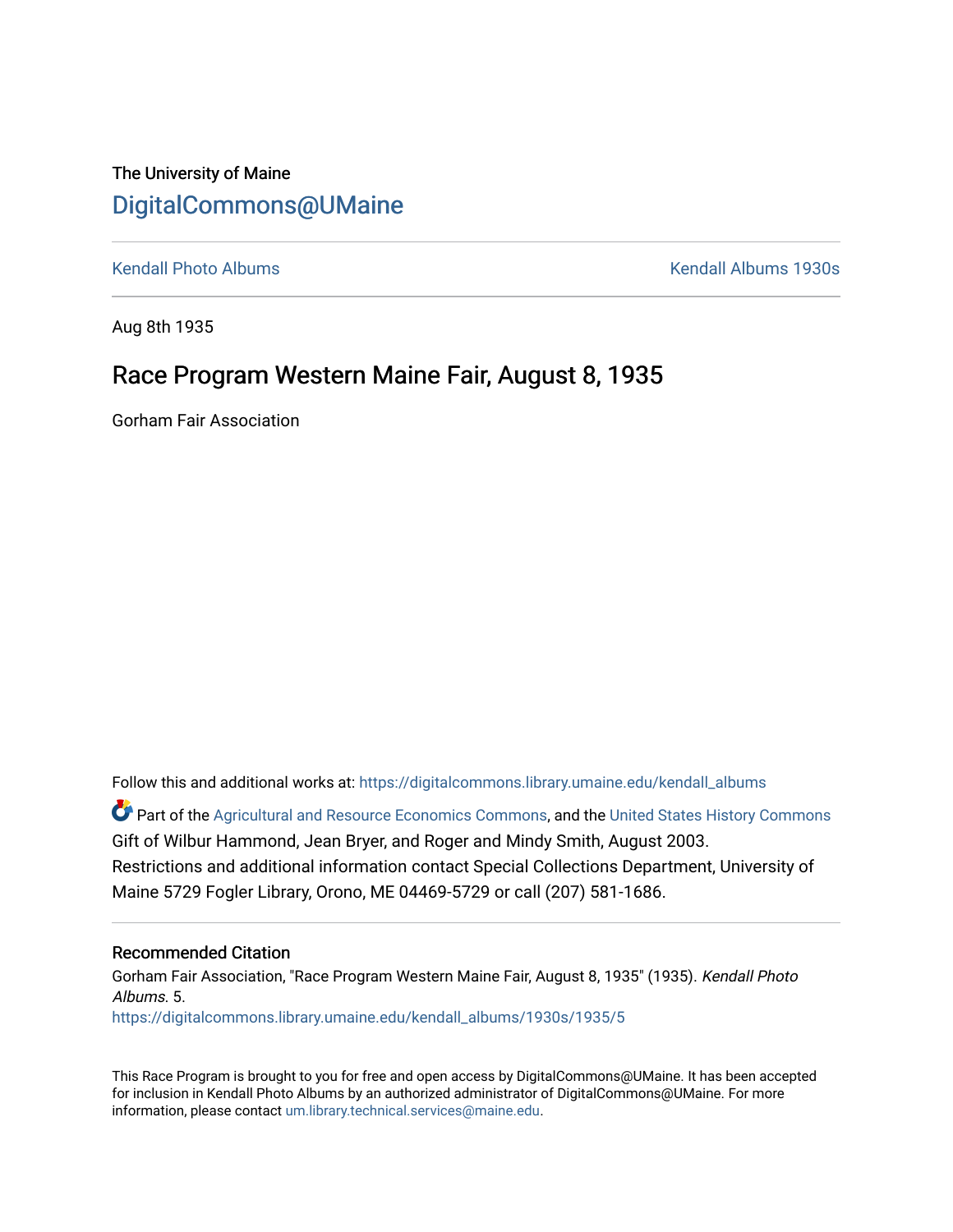## **Race Program**

# **Western Maine Fair** 1935

**Narragansett Park Gorham, Maine**

## **Thursday, August 8th**



#### HARRY McKENNEY Starting Judge

#### **OFFICERS OF THE FAIR**

**President, Secretary, Treasurer,**

**J. W . S T U R G IS** F. E. MOULTON **I. H. ANDERSON** 

**J. W . S T U R G IS General Superintendent**

> DR. H. S. IRISH **Race Secretary**

**FRANK R. WITMAN Director of Mutuels**

Pari-Mutuel Betting Operated Under Supervision of Maine Racing Commission.

### **Price 15 cents**

H. S. COBB, PRINTER, WESTBROOK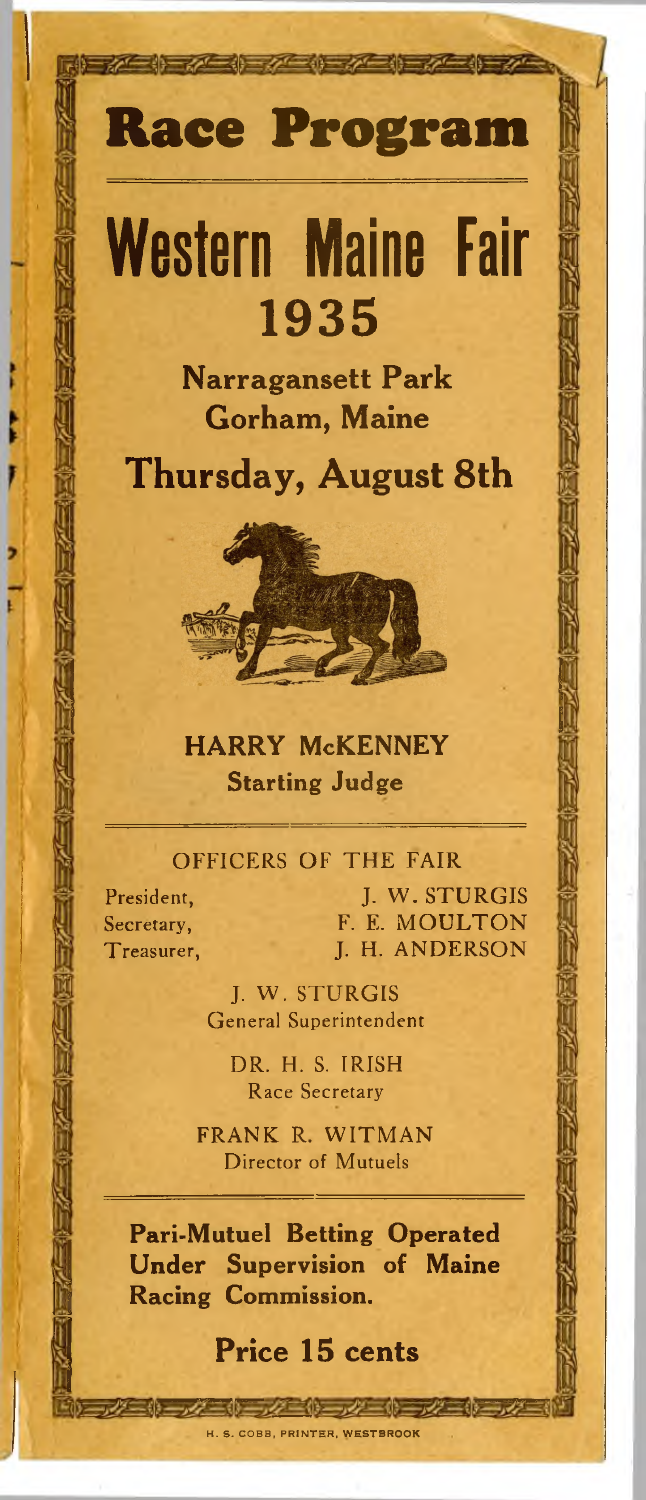|               | <b>FIRST RACE</b>                                                                         |
|---------------|-------------------------------------------------------------------------------------------|
| Mutuel<br>No. | <b>TALBOT, BROOKS &amp; AYER</b>                                                          |
|               | <b>2.19 TROT</b><br>Post &<br><b>Driver</b>                                               |
|               | $1\frac{1}{16}$ MILES<br>Arm No.<br>& Colors                                              |
| 3297          | PATRICIA DILLON, br. m. Mills<br>1<br>Dr. A. P. Mills Green and White                     |
| 3298          | BOBELWIN, b. g.<br>Clukey<br>McWhinney & Sullivan<br>Yellow                               |
| 3299          | 3 SUNNY HANOVER, b. g.<br>Phelan<br>J. L. Phelan Black and White                          |
| 3300          | DOCK VOLO, b. g.<br>Rowe<br>4<br>Brown and Gold<br>Ed Rowe                                |
| 3301          | Lovell<br>FOIL, b. g.<br>5<br>Grey and Brown<br>H. C. Buzzell                             |
| 3302          | DUDE POTEMKIN, b. g. Wathen<br>6<br>S. A. Wathen Gold and Brown                           |
| 3303          | HOLLYROOD SPEED, bl. g. McDonald<br>Brown and Green<br>L. H. Taylor                       |
| 3304          | $Carpenter_{\blacksquare}$<br>CZAR BINGEN, b. g.<br>8<br>Henry Wheelright Green and White |
|               | $\mathcal{X}$                                                                             |
|               | <b>SECOND RACE</b>                                                                        |
|               |                                                                                           |
|               | <b>CUSHMAN BAKING CO.</b><br>2.14 TROT AND PACE                                           |
|               | Post &<br>Driver<br>$11/16$ MILES<br>Arm No.<br>& Colors                                  |
| 3305          | Patterson<br>DEL VOLO, b. g.<br>1<br>A. F. Pinkham<br>Brown and Gold                      |
| 3306          | LADY LOCKET, b. m.<br>Donnelly<br>$\overline{\mathbf{2}}$<br>A. E. Webber<br>Green.       |
| 3307          | LARITA FRISCO, ch. m. C. Lovell<br>3<br>Brown and Gold<br>Mrs. L. O. Lovell               |
| 3308          | DON VERNON, b. g.<br><b>Stevens</b><br>4<br>C. F. & M. E. Stevens Green and Gold          |
| 3309          | Knight<br>SILVER EVANS, ch. g.<br>Knight & Hunt<br>Brown                                  |
|               |                                                                                           |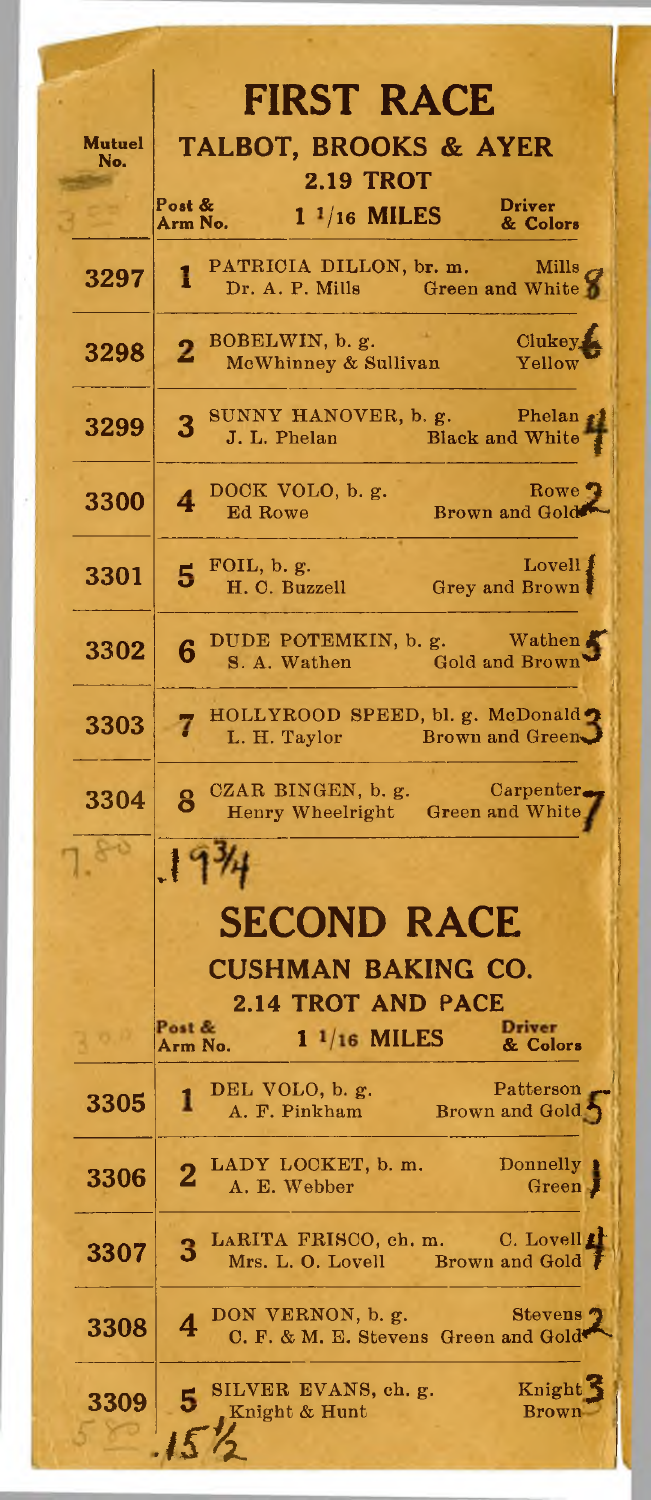|                      | <b>THIRD RACE</b>                                                                        |  |  |  |
|----------------------|------------------------------------------------------------------------------------------|--|--|--|
| <b>Mutuel</b><br>No. | PORTLAND BUICK CO.<br><b>2.19 PACE</b>                                                   |  |  |  |
|                      | Post &<br><b>Driver</b><br>$1\frac{1}{16}$ MILES<br>& Colors<br>Arm No.                  |  |  |  |
| 3310                 | Colburn,<br>VIKING, b. g.<br>1<br>Brown and Gold<br>Frank Colburn                        |  |  |  |
| 3311                 | <b>Mason</b><br>HAPPY, b. s.<br>$\overline{2}$<br><b>Black and White</b><br>C. P. Mason  |  |  |  |
| 3312                 | Haddock<br>SIGNAL RULE, b. g.<br>3<br>Black and White<br>J. A. Lord                      |  |  |  |
| 3313                 | CALUMET CHRYSLER, b. g. Rowe<br>4<br>Brown and Gold<br>Ed Rowe                           |  |  |  |
| 3314                 | PAUL HENLEY, b. g.<br>Dyer<br>5<br>Blue and White<br>John R. Dyer                        |  |  |  |
| 3315                 | WORTHY HANOVER, b. g.<br>Clukey<br>6<br>Yellow<br>Sullivan & McWhinney                   |  |  |  |
| 3316                 | Lovell<br>TOM HARDY, b. g.<br>H. C. Buzzell Grey and Brown                               |  |  |  |
| 3317                 | CALUMET BROWNING, b. g.<br>$\mathbf{Day}$<br>8<br>H. M. Day<br>Purple                    |  |  |  |
| 3318                 | ROY DIRECTUM, bl. g.<br>Carney<br>9<br>Kennett & Robinson Brown and Black                |  |  |  |
|                      | <b>FOURTH RACE</b>                                                                       |  |  |  |
|                      | <b>TALBOT, BROOKS &amp; AYER</b>                                                         |  |  |  |
|                      | <b>2.19 TROT</b><br>Post &<br><b>Driver</b><br>1 MILE                                    |  |  |  |
| 3319                 | Arm No.<br>& Colors<br>BOBELWIN, b. g.<br>Clukey<br>1<br>Yellow.<br>McWhinney & Sullivan |  |  |  |
| 3320                 | SUNNY HANOVER, b. g. Phelan $_{\tau}$<br>2<br>Black and White<br>J. L. Phelan            |  |  |  |
| 3321                 | HOLLYROOD SPEED, bl. g. McDonald<br>L. H. Taylor<br>Brown and Green                      |  |  |  |
| 3322                 | DUDE POTEMKIN, b. g.<br>Wathen<br>Gold and Brown<br>S. A. Wathen                         |  |  |  |
| 3323                 | Lovell<br>FOIL, $b. g.$<br>5<br>Grey and Brown<br>H. C. Buzzell                          |  |  |  |
| 3324                 | Rowe<br>DOCK VOLO, b. g.<br>6<br>Brown and Gold<br>Ed Rowe                               |  |  |  |
| 3325                 | PATRICIA DILLON, br. m.<br>Mills<br>Green and White<br>Dr. A. P. Mills                   |  |  |  |
| 3326                 | CZAR BINGEN, b. g.<br>Carpenter<br>Green and White<br>Henry Wheelright                   |  |  |  |
|                      |                                                                                          |  |  |  |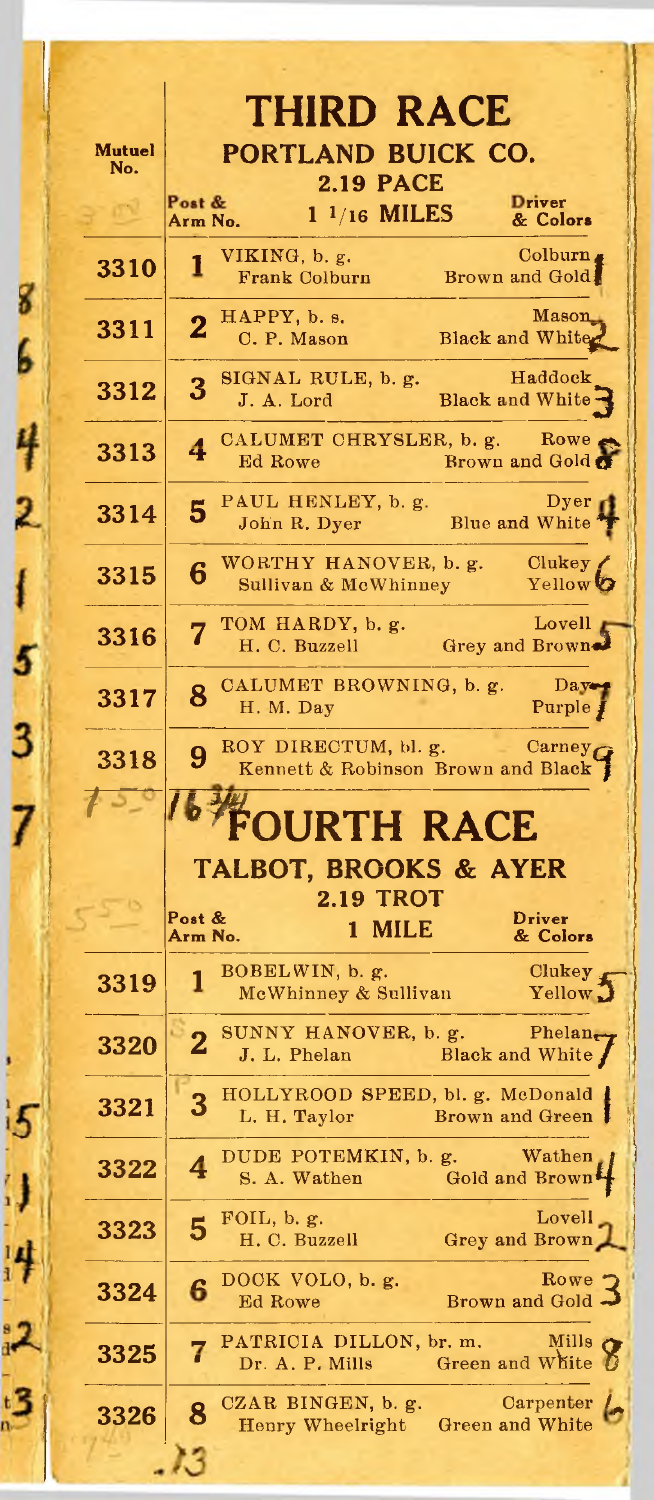| <b>Mutuel</b><br>No. | <b>FIFTH RACE</b><br><b>CUSHMAN BAKING CO.</b><br><b>2.14 TROT AND PACE</b><br>Post &<br><b>Driver</b><br>1 MILE<br>Arm No.<br>& Colors |
|----------------------|-----------------------------------------------------------------------------------------------------------------------------------------|
| 3327                 | LARITA FRISCO, ch. m. C. Lovell,<br>$\mathbf{1}$<br>Mrs. L. O. Lovell Brown and Gold                                                    |
| 3328                 | 2 LADY LOCKET, b. m.<br>Donnelly<br>A. E. Webber<br>Green.                                                                              |
| 3329                 | DON VERNON, b. g. Stevens<br>C. F. & M. E. Stevens Green and Gold<br>3                                                                  |
| 3330                 | Patterson<br>DEL VOLO, b. g.<br>4<br>A. F. Pinkham Brown and Gold                                                                       |
| 3331                 | Knight<br>SILVER EVANS, ch. g.<br>5<br>Knight & Hunt<br>Brown                                                                           |
|                      | 10/2 SIXTH RACE                                                                                                                         |
|                      | PORTLAND BUICK CO.                                                                                                                      |
|                      | <b>2.19 PACE</b><br>Post $\&$<br><b>Driver</b><br>1 MILE<br>Arm No.<br>& Colors                                                         |
| 3332                 | ROY DIRECTUM, bl. g. Carney<br>1                                                                                                        |
| 3333                 | Haddock C<br>2 SIGNAL RULE, b. g. Haddock<br>J A. Lord Black and White                                                                  |
| 3334                 | PAUL HENLEY, b. g.<br>Dyer $\blacksquare$<br>3<br>Blue and White<br>John R. Dyer                                                        |
| 3335                 | Colburn $\epsilon$<br>VIKING, $b. g.$<br>$\overline{\bf{4}}$<br>Brown and Gold<br><b>Frank Colburn</b>                                  |
| 3336                 | TOM HARDY, b. g.<br>Lovell,<br>5<br>H. C. Buzzell<br>Grey and Brown                                                                     |
| 3337                 | CALUMET CHRYSLER, b. g.<br>Rowe 1<br>6<br>Brown and Gold<br>Ed Rowe                                                                     |
| 3338                 | CALUMET BROWNING, b. g.<br>$_{\rm Day}$<br>H. M. Day<br>Purple                                                                          |
| 3339                 | WORTHY HANOVER, b. g.<br>Clukey<br>8<br>Sullivan & McWhinney<br>Yellow                                                                  |
|                      | HAPPY, b. s.<br>Mason                                                                                                                   |
| 3340                 | C. P. Mason<br><b>Black and White</b>                                                                                                   |

I are the other in the team that

57142386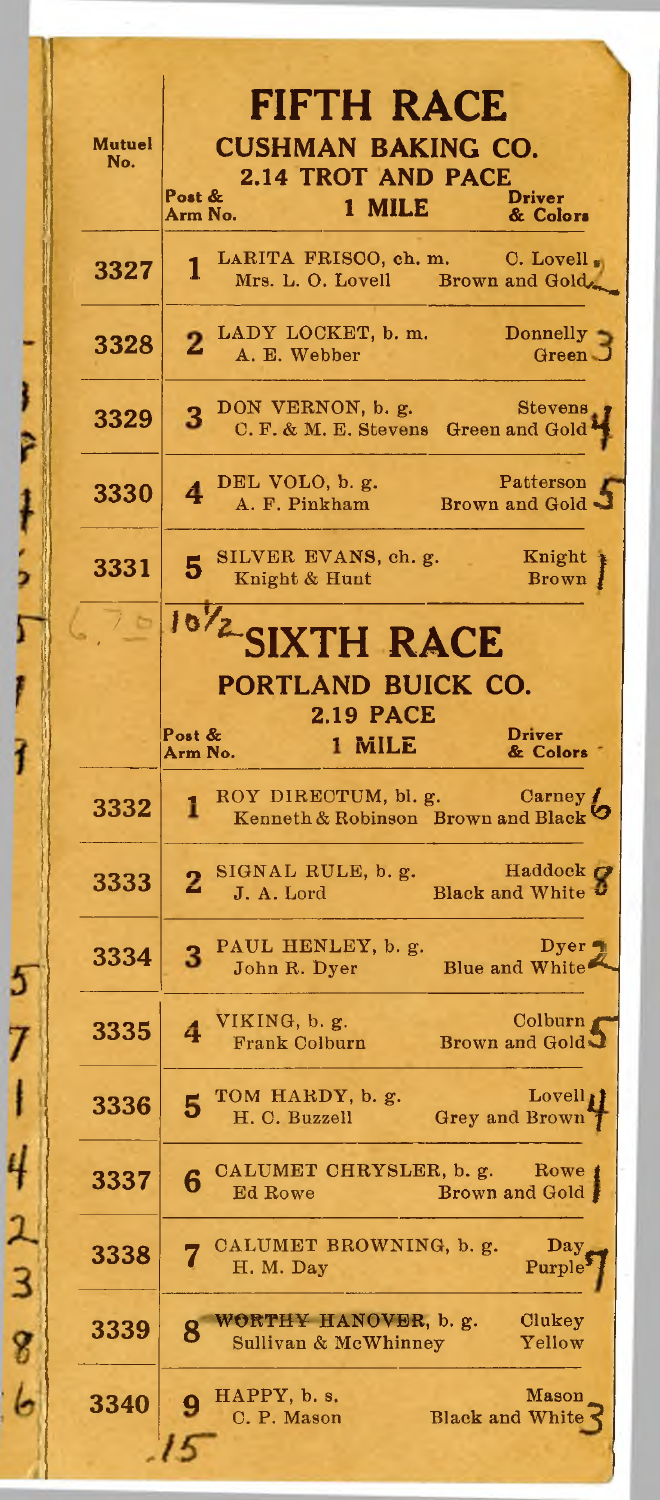| <b>SEVENTH RACE</b> |                                                                                             |                                                        |
|---------------------|---------------------------------------------------------------------------------------------|--------------------------------------------------------|
| Mutuel<br>No.       | <b>TALBOT, BROOKS &amp; AYER</b><br><b>2.19 TROT</b>                                        |                                                        |
|                     | Post &<br>$9/16$ MILE                                                                       | Driver                                                 |
|                     | Arm No.                                                                                     | & Colors                                               |
| 3341                | FOIL, $b. g.$<br>1<br>H. C. Buzzell                                                         | Lovell<br>Grey and Brown                               |
| 3342                | HOLLYROOD SPEED, bl. g. McDonald<br>$\overline{\mathbf{2}}$<br>L. H. Taylor Brown and Green |                                                        |
| 3343                | PATRICIA DILLON, br. m.<br>3<br>Dr. A. P. Mills Green and White                             | Mills                                                  |
| 3344                | DUDE POTEMKIN, b. g. Wathen<br>4<br>S. A. Wathen Gold and Brown                             |                                                        |
| 3345                | DOCK VOLO, b. g.<br>5<br>Ed Rowe                                                            | Rowe,<br>Brown and Gold.                               |
| 3346                | BOBELWIN, b. g.<br>6<br>McWhinney & Sullivan                                                | Clukey<br>Yellow.                                      |
| 3347                | SUNNY HANOVER, b. g.<br>J. L. Phelan                                                        | Phelan <b>C</b><br><b>Example 19 Black and White 5</b> |
| 3348                | Czar Bingen, b. g. Carpenter<br>Henry Wheelright Green and White<br>8                       |                                                        |
|                     |                                                                                             |                                                        |
|                     | 1: H                                                                                        |                                                        |
|                     |                                                                                             |                                                        |
|                     | EIGHTH RACE                                                                                 |                                                        |
|                     | <b>CUSHMAN BAKING CO.</b>                                                                   |                                                        |
|                     | <b>2.14 TROT AND PACE</b><br>DST QZ                                                         | DIIVEI                                                 |
|                     | 9/16 MILE<br>Arm No.                                                                        | & Colors                                               |
| 3349                | DEL VOLO, b.g.<br>1<br>A. F. Pinkham                                                        | Patterson<br>Brown and Gold                            |
| 3350                | LARITA FRISCO, ch. m. C. Lovell<br>$\overline{2}$                                           | Mrs. L. O. Lovell Brown and Gold-                      |
| 3351                | DON VERNON, b. g.<br>3<br>C. F. & M. E. Stevens Green and Gold                              | <b>Stevens</b>                                         |
| 3352                | LOCKET, b. m.<br>A. E. Webber                                                               | Donnelly<br>Green                                      |